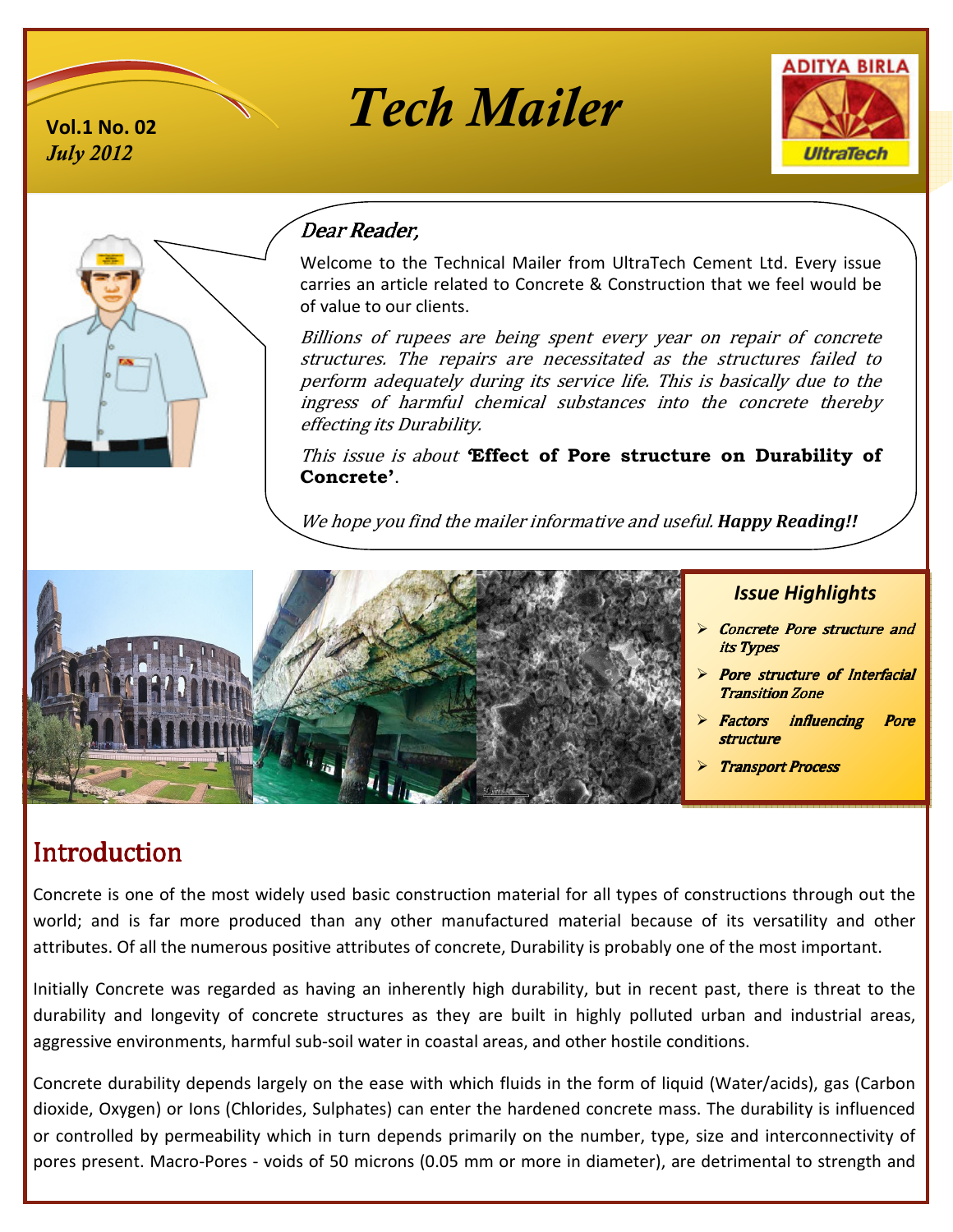impermeability whereas Micro-pores - voids smaller than 50microns, are connected to drying shrinkage and creep. Therefore understanding the characteristics of the pore structure and permeation properties of concrete is very essential to improve the durability of concrete.

#### Concrete Pore Structure and its Types:

The properties of concrete are affected by the manner in which the pores of various sizes are distributed within it. The major cause of durability related problems in concrete is its Permeability/Porosity. Concrete with the same total pore volume can exhibit entirely different properties, depending on whether it contains a small number of large pores or large number of small pores. Concrete is inherently a porous material and its pore structure is complex and inhomogeneous. The pore structure of cement paste close to aggregates at the Interfacial Transition Zone is different from the bulk of the Cement paste's pore structure. The fine and coarse aggregate particles in concrete may have their own pore systems, which might be completely different from the pore system of the cement paste. Pores when interconnected create fine capillaries. The various types of pores that are present in concrete include:

- 1. Pores in the Hydrated Cement Paste (HCP)
- 2. Water filled capillary voids
- 3. Pores in Interfacial Transition Zone (ITZ)
- 4. Pores in the aggregates
- 5. Voids due to construction deficiencies, e.g., Honeycombing due to poor compaction

The hydrated cement paste is produced when cement chemically reacts with water which contains C-S-H gel, crystals of calcium hydroxide Ca (OH)  $_2$  minor residues of unhydrated cement and water filled spaces in the fresh paste. There are four types of pores in the hydrated cement paste.

- 1. Gel pores: These pores do not contribute significantly to the flow of water through concrete due to its low pore size and hence don't cause water permeability. However they may contribute to drying shrinkage and creep.
- 2. Capillary Pores: Capillary pores are the spaces not filled by solid components of the HCP. These pores influence the permeability of concrete. The low water/ cement ratio pastes result in smaller capillary voids and high water / cement ratio pastes, at early ages of hydration result in larger capillary voids.

In a well constituted, adequately compacted and cured concrete with low water-cement ratio, volume of capillary pores get reduced and become discontinuous due to expansive hydrated gel, which significantly reduces the permeability and hence enhances the durability. The following table shows that water/cement ratio greater than 0.5 requires longer curing time for capillary discontinuity and hence it should be below 0.5 to ensure durability of concrete.

| water/cement<br>ratio by mass | <b>Curing time required for</b><br><b>Capillary discontinuity</b> |
|-------------------------------|-------------------------------------------------------------------|
| 0.4                           | 3 days                                                            |
| 0.45                          | 7 days                                                            |
| 0.5                           | 14 days                                                           |
| 0.6                           | 6 months                                                          |
| 0.7                           | 1 year                                                            |
| >0.7                          | 1 year                                                            |

 *w/c ratio vs. Curing time for Capillary discontinuity*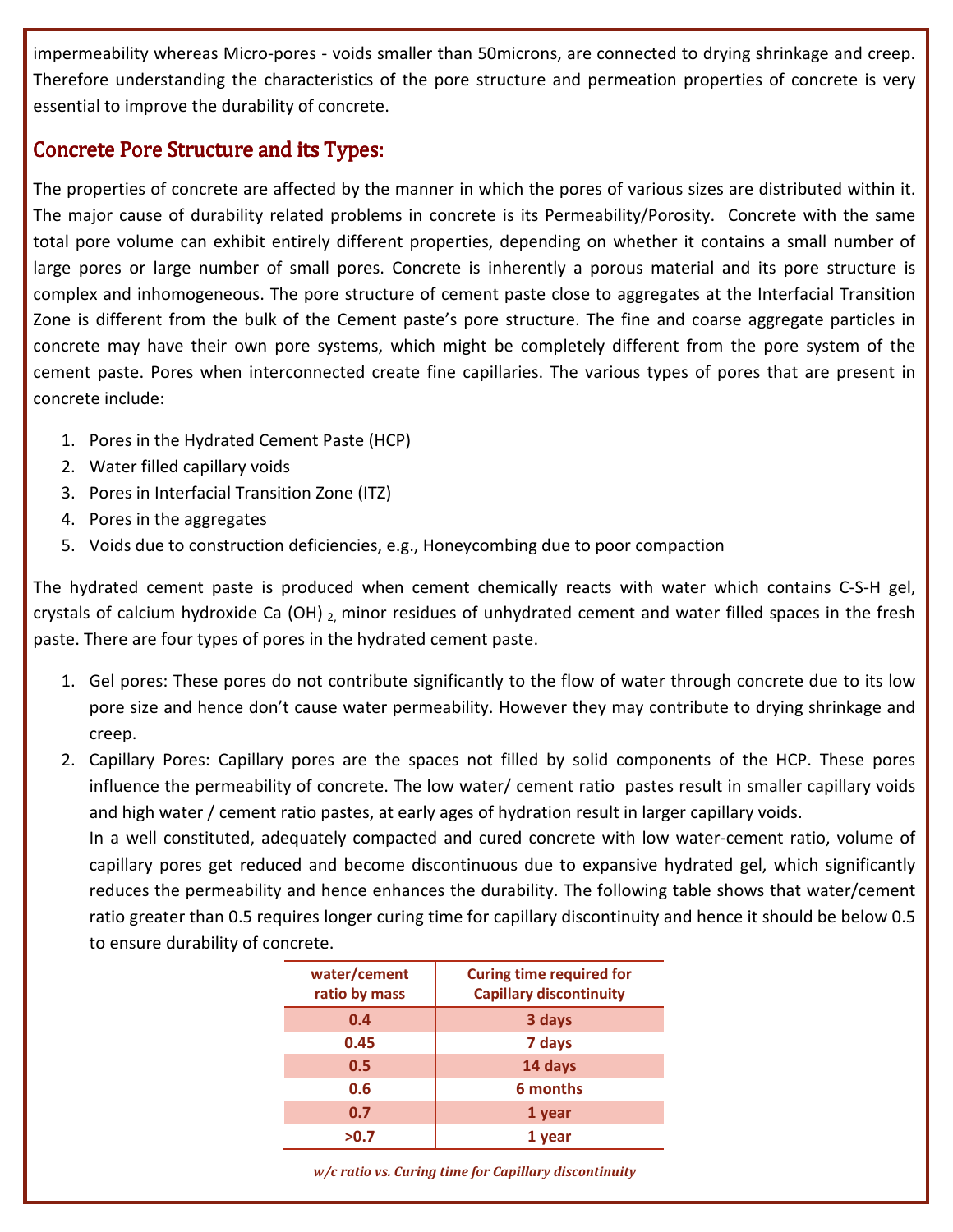- 3. Hollow-Shell Pores: These pores are closed distinct pores, which are formed from the original cement boundaries, and their size ranges from 1 micron to 15 microns. At low water/cement ratios, they can be larger than the capillary pores by more than two orders of magnitude. ich are formed from the original cement<br>At low water/cement ratios, they can be<br>tude.<br>intentional entraining of air by using an air-
- 4. Air Voids: These are due to either entrapped air during casting or intentional entraining entraining admixture. The entrapped air cavities may be as large as 3 mm and the entrained air voids may range from 50 microns to 200 microns. They are much bigger than capillary voids and have a significant role in the permeability of concrete. entraining admixture. The entrapped air cavities may be as large as 3 mm and the entrained air voids may<br>range from 50 microns to 200 microns. They are much bigger than capillary voids and have a significant role<br>in the pe apillary pores by more than two orders of magnitude.<br>are due to either entrapped air during casting or intentional entraining of air by using an air-<br>«ture. The entrapped air cavities may be as large as 3 mm and the entrai

proceeds. This involves replacement of water that separates individual cement grains in the fluid paste (Fig.  $1(a)$ ) with solid products of hydration. The hydration products owing to their low specific gravity compared to cement<br>(2.0 for Hydrated Products and 3.2 for Cement) occupy a greater volume than the original cement compounds and (2.0 for Hydrated Products and 3.2 for Cement) occupy a greater volume than the original cement thus forms a dense matrix. The hydration products also bind the residual cement grains together over a period of time, as shown in fig  $1(b)$  to  $1(d)$ .



## Pore structure of Interfacial Transition Zone (ITZ) (ITZ)

A water film formed around the aggregates in the fresh compacted concrete and bleed water collected underneath flaky coarse aggregates causes local increase in water/cement ratio close to them. As a result concrete becomes A water film formed around the aggregates in the fresh compacted concrete and bleed water collected underneath<br>flaky coarse aggregates causes local increase in water/cement ratio close to them. As a result concrete becomes permeability of concrete.

#### Factors influencing the Pore structure

The main factors influence the pore structure of concrete are:

- Water/cement ratio
- Degree of hydration
- Mater/cement ratio<br>• Water/cement ratio<br>• Degree of hydration<br>• Use of supplementary cementitious materials
- Use of chemical admixtures
- Curing conditions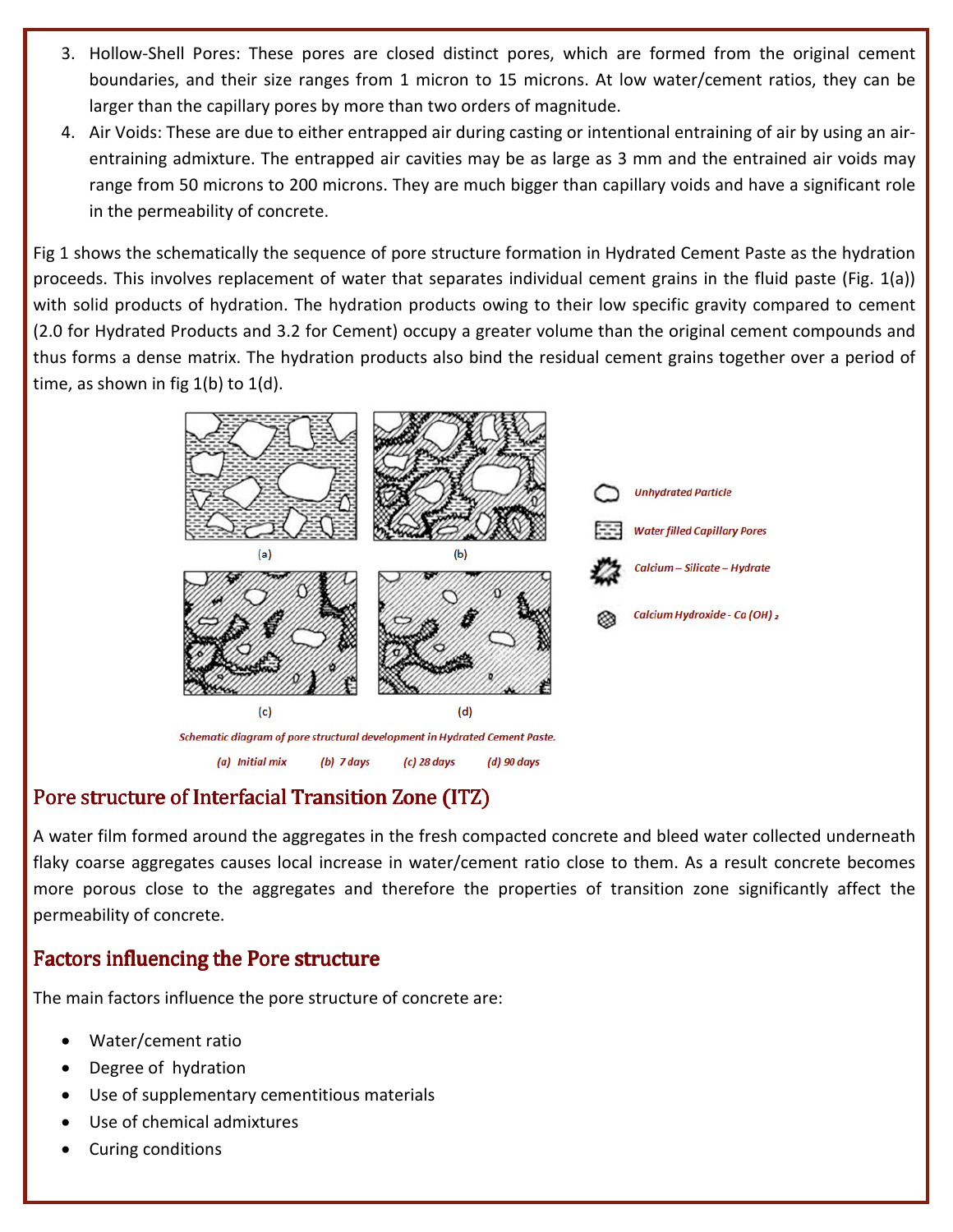Typical pore refinement (reduction in permeability) with progress of hydration is shown in the following table:

| Age (days)      | Co-efficient of permeability<br>$(x 10^{-11}$ cm/sec) |
|-----------------|-------------------------------------------------------|
| <b>Fresh</b>    | 20,000,000                                            |
| 5               | 4000                                                  |
| 6               | 1000                                                  |
| 8               | 400                                                   |
| 13              | 50                                                    |
| 24              | 10                                                    |
| <b>Ultimate</b> | 6                                                     |

#### *Reduction in permeability with progress of hydration*

Use of blended cements influences the Pore structure of concrete and the concrete becomes impermeable and durable. In addition to the type of cement, age of concrete will also influence the pore structure of concrete. The volume of pores would be less with use of blended cements. The pore structure of Hydrated Cement Paste and hence the concrete largely depends on the water/cement ratio and the degree of hydration. The higher the water/ cement ratio for a given degree of hydration, the higher will be the volume of larger pores in HCP.

The use of supplementary cementitious materials, such as fly ash (Pulverized Fuel Ash), Ground Granulated Blast Furnace Slag (GGBS) and Micro silica refine the pore structure of concrete by producing additional C-S-H gel due to secondary reaction which fill the pores. The addition of superplasticisers significantly improves the pore structure of concrete by aiding proper consolidation and hence densification. Research findings have demonstrated that the inclusion of super plasticizer decreased the total intruded pore volume of HCP.

Adequate and proper curing of concrete is essential to ensure expected field performance of concrete structures. It is not only recognized as important to minimize evaporation of the mixing water but also provide a source of external or internal curing water to replace that consumed by chemical shrinkage during the hydration of the cement.

## Transport Process (Permeability)

The concrete durability depends largely on the resistance it offers to fluid, gas and ion penetrations such as water, carbon dioxide, oxygen and salts from its service environment into and through its matrix. As concrete is a porous material, the transport of these substances can occur by *capillary suction driven flow (absorption), concentration driven flow (diffusion), or pressure driven flow (permeation)*. The overall potential for the ingress of the substances into concrete by these three modes is referred to as its permeability.

## Factors influencing the Transport process (Permeability):

- $\rightarrow$  Constituent Materials: Water content, Cement/Supplementary Cementitious material content, Aggregate size, shape, type and quantity, Admixtures used.
- $\rightarrow$  Method of Preparation: Mixing, Method of casting, Compacting, Trowelling.
- $\rightarrow$  Subsequent treatment: Curing.
- $\rightarrow$  Interdependence of Porosity, Pore size and strength.